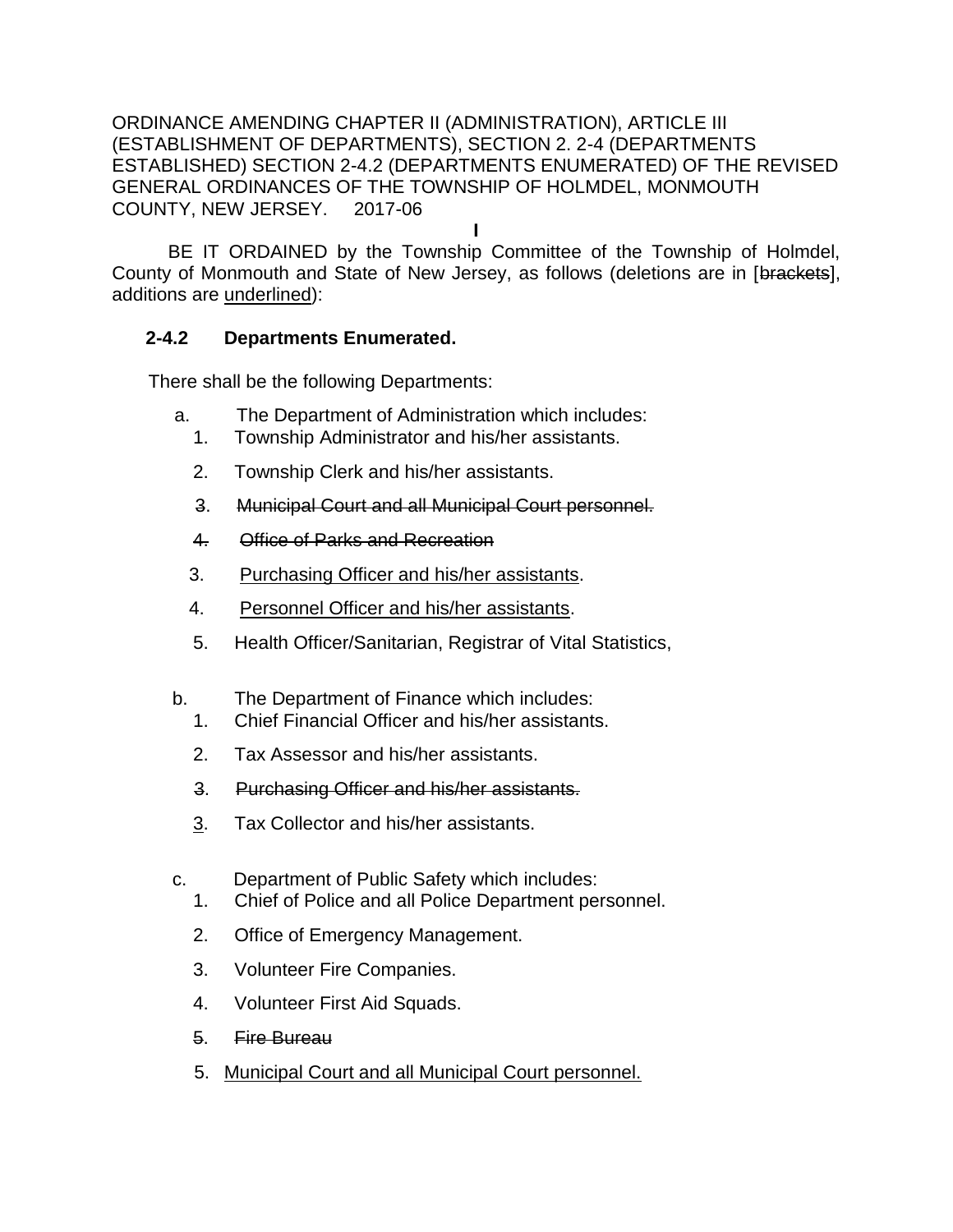- d. Department of Community Development which includes:
	- 1. Planning Board.
	- 2. Construction Office.
	- 3. Zoning Board of Adjustment.
	- 4. Code Enforcement Officer.
	- 5. Fire Bureau.
- e. Department of Public Works which includes:
	- 1. Director of Infrastructure and Operations and his/her assistants.
	- 1. 2. Sanitation and Recycling.
	- 2. 3. Public Utilities.

 3. 4. Department of Public Works, Division of Streets and Roads, Division of Buildings and Grounds, Division of Fleet Maintenance, Public Buildings and Grounds.

5. Holmdel Township Sewer Utility System.

- f. Department of Information Technology which includes:
	- 1. Director of Information Technology and his/her assistants.
- g. Department of Parks and Recreation which includes:
	- 1. Recreation Director and his/her assistants.
	- 2. Senior Services.

## **II**

All Ordinances and parts of Ordinances inconsistent herewith are hereby

repealed.

## **III**

If any section, subparagraph, sentence, clause or phrase of this Ordinance shall be held to be invalid, such decision shall not invalidate the remaining portion of this Ordinance.